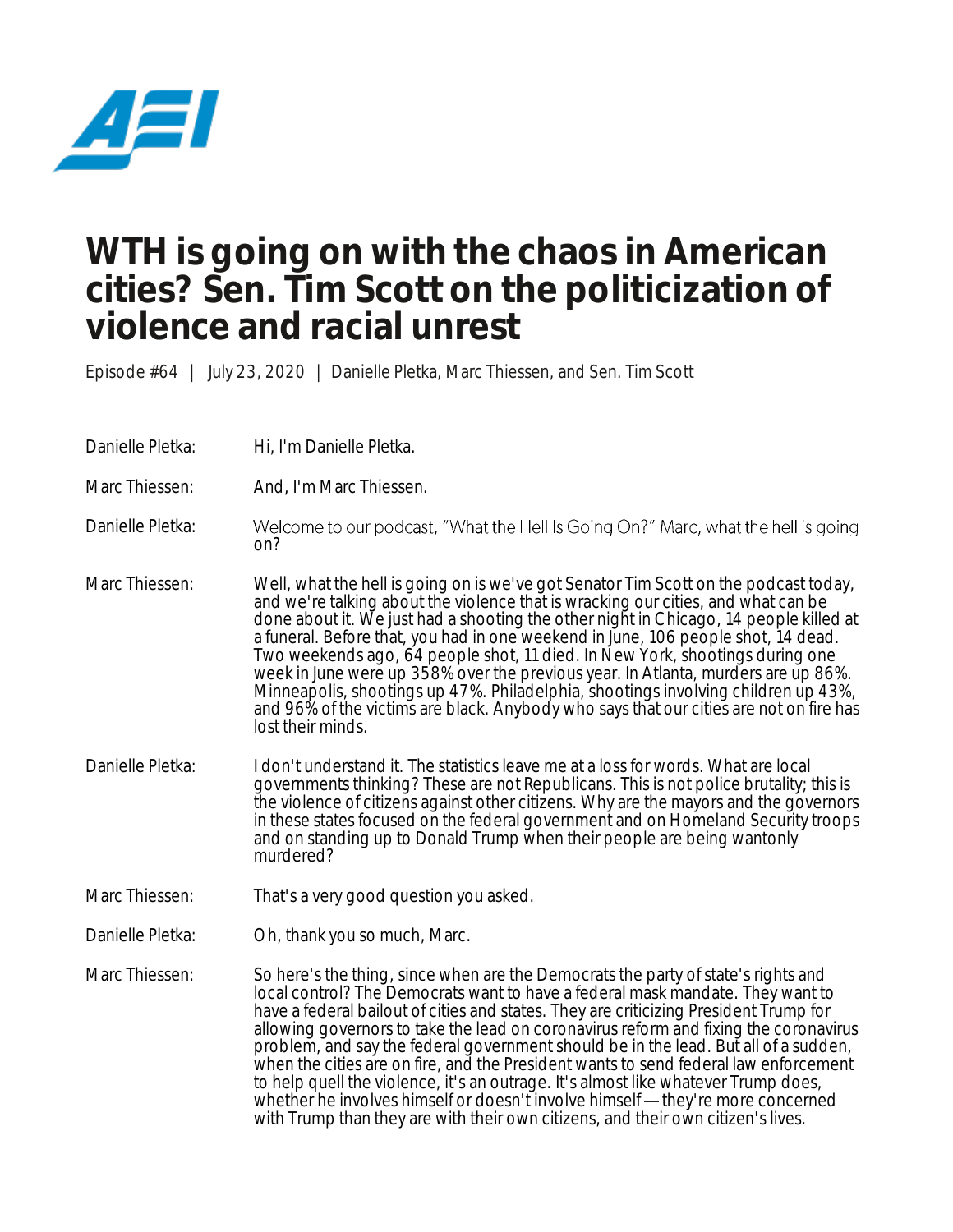| Danielle Pletka: | With an eight year old little girl getting shot there, that it's more important to take a<br>stand. Look, part of the problem, as you and I know, is that if Trump gave the speech<br>that you just gave to me, then people would be forced to listen. The problem is that<br>he doesn't give that speech. He too often pours flame on the fire of these<br>controversies and calls attention to himself rather than calling attention to the failings<br>of these local leaders. The fact that I look at the Washington Post and the New York<br>Times every morning, and this outbreak of chaos, rioting, violence, and death.<br>Unseen in New York City, for example, that this is not front page news. It's<br>unbelievable.                     |
|------------------|-------------------------------------------------------------------------------------------------------------------------------------------------------------------------------------------------------------------------------------------------------------------------------------------------------------------------------------------------------------------------------------------------------------------------------------------------------------------------------------------------------------------------------------------------------------------------------------------------------------------------------------------------------------------------------------------------------------------------------------------------------|
| Marc Thiessen:   | Oh, I agree with you a hundred percent, and here's the thing — and we should get<br>into a discussion of this, is should Trump intervene? Or, should Trump leave them to<br>their Democratic leaders. Because there's arguments on both sides. Justice Brandeis<br>famously said that states and localities are laboratories of democracy where we can<br>conduct social experiments without harming the rest of the country. Okay, so we've<br>got social experiments going on in defunding the police and in lawlessness in some<br>of these cities. And there's an argument for letting it play out.                                                                                                                                               |
| Marc Thiessen:   | The people in these cities elected feckless Democrats. If they don't like living in a war<br>zone, go and elect Republicans like the people in New York did in the 1990s when<br>they elected Rudy Giuliani and restored law and order and it worked. At some point,<br>they've got to decide — these are the leaders who approved the choke hold that<br>killed George Floyd. That was a decision made by the Minneapolis City Council and<br>the Minneapolis Police Department. That wasn't made by Donald Trump.                                                                                                                                                                                                                                   |
| Marc Thiessen:   | And then, if people don't like it, they can move. Milton Friedman famously said, "The<br>great thing about devolved power in our federal system is, if I don't like the laws of<br>my city, I can move to another city. If I don't like the laws of my state, I can move to<br>another state." Come live in red America where we have law and order. The counter<br>to that, Dany, is that, one, poor people can't move that easily. Only rich people can.<br>Not everybody voted for these feckless Democrats, and their businesses, people put<br>their life savings in there are being destroyed, and maybe the President does have a<br>responsibility to step in over the objections of these local leaders, and do<br>something.                |
| Danielle Pletka: | Look, I think the President has a responsibility to all of the citizens of the country,<br>whether they're red or blue or black or white, or any other color. The issue here is<br>that he is not capable of building consensus around this issue, because he's Donald<br>Trump. This is one of the things that I keep saying. You and I aren't suffering from<br>this. This isn't a problem for us. This is a problem for the people of Baltimore, the<br>people of Brooklyn, the people of Chicago. Oh my God, Chicago. This is their<br>problem and they are suffering disproportionately. I don't understand the<br>unwillingness of a lot of communities to speak out against their local leaders who are<br>letting them down every single day. |
| Marc Thiessen:   | Well, the fascinating thing is that all of these people who are capitulating to the<br>defund the police movement, they're capitulating to woke, white, college educated<br>people. It's not the black people in the inner cities who are demanding defund the<br>police. One of the fascinating things that you see on Twitter is all these videos of<br>white people yelling at black cops about racism, screaming at them. I just find the<br>lack of self-awareness highly entertaining. But our colleague at AEI, Karlyn Bowman,<br>just put out a really interesting piece about the polling on views about the police in<br>the inner city community.                                                                                          |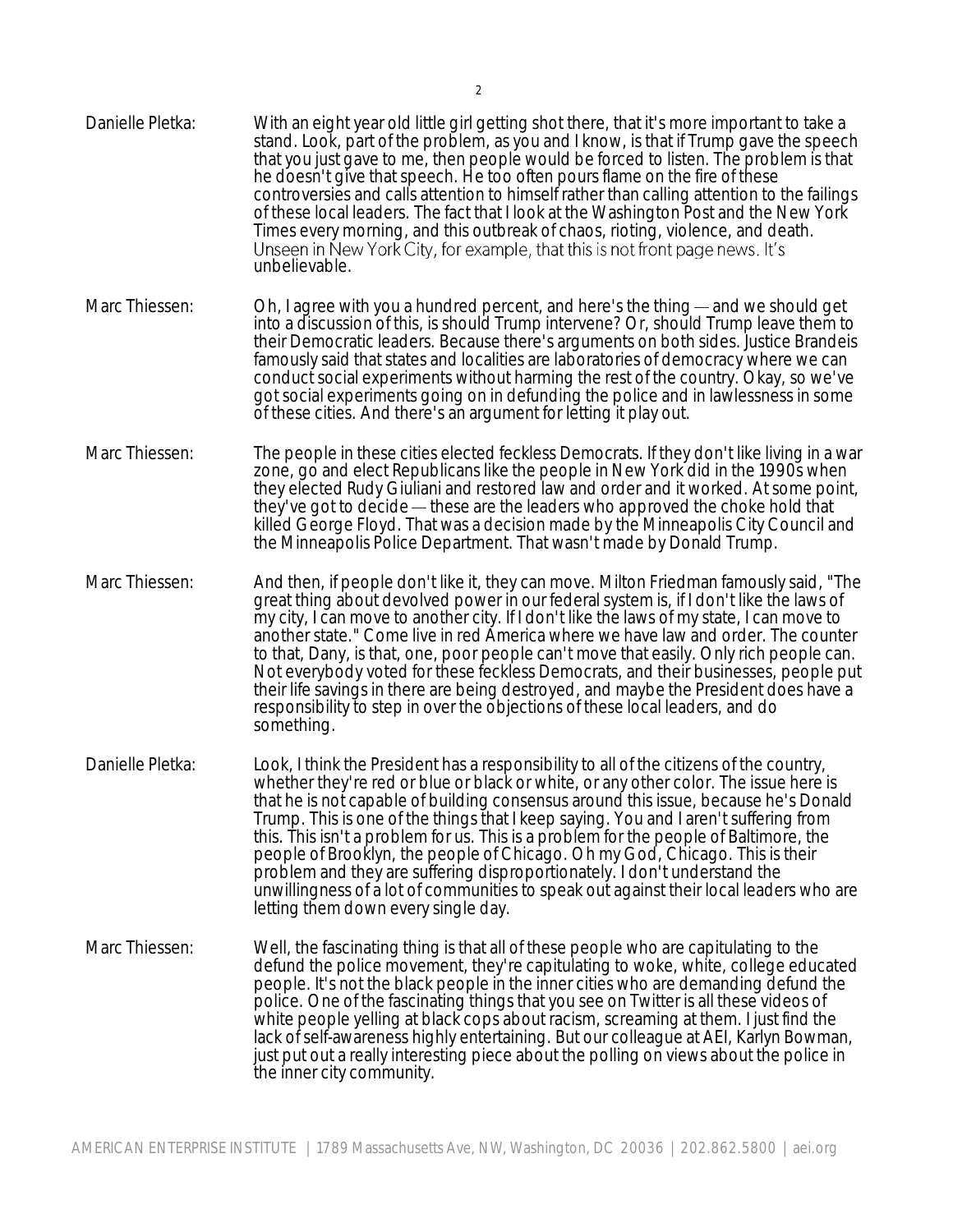Marc Thiessen: One of the things she said, most African Americans do report — no surprise, Tim Scott will tell you it's true  $-$  that they're more likely to be harassed by police than white people are. That is absolutely true. They're more likely to be pulled over for no good reason and all the rest of it. However, there's another side of the story. She pointed out that 41% of blacks compared to 33% of whites, and 21% of Hispanics say they have had an experience where a police officer helped keep them safe in a dangerous situation. So literally, almost half of blacks living in America have been protected —had their safety protected by a police officer. Marc Thiessen: 52% say that they approve of the way police in their community are doing their job. 61% oppose defunding the police in their communities and a 2014 survey, she cited, 72% of blacks say most police officers have a positive impact on the community where they work. So the defend the police thing  $-$  they do want to have more money towards community policing and mental health and all those things that Tim Scott supports and wanted to do in his bill. All those things are there. But this movement to defund the police is not coming from the African American community. It's coming from a far left African American elite and white elite of woke people who are taking advantage of this crisis to push an agenda that actually harms those people. Danielle Pletka: I wouldn't lump Nancy Pelosi with the woke community. I can't remember who said this. You're such a quote-meister today, and I'm racking my brain, and I'm really worried that Kanye West might've said this, but I'm going to repeat it anyway. Look, part of the problem is that for black Americans, the Democratic Party believes that they have a monopoly. Whenever you have a monopoly on the vote of a particular group you take them for granted. Marc Thiessen: That's what happened with the working class. They took the working class vote for granted, and lost it to the Republicans. Danielle Pletka: Right, and while I don't know that backlash is coming, I do think that the Democratic Party is putting politics ahead of the welfare of the people who they believe are their voters. Danielle Pletka: We've got just the right person to talk to us about these issues today. Tim Scott was elected to the House of Representatives for South Carolina in 2010. He served there from 2011 to 2013. He had also served in the South Carolina General Assembly and the Charleston County Council. He's got a fine record of service in government. Since January, 2017, Scott has represented South Carolina in the United States Senate, and he is an able spokesman for his state and a very passionate spokesman for the issues he cares about. Listen to what he says. Marc Thiessen: Senator, welcome to the podcast. Sen. Tim Scott: Hey, thank you very much, Marc. It's always good to be wherever you are, so thanks for having me. Marc Thiessen: Thank you so much. Well, look, we just had a terrible night in the city of Chicago, a large number of people shot at a funeral. There's violence erupting. Putting aside protests and riots and what's happening in Portland, there's just violence erupting in every major American city. Shootings are up. Murders are up. Shootings involving children are up, including African American kids. What's going on, and why isn't Congress doing something about police reform?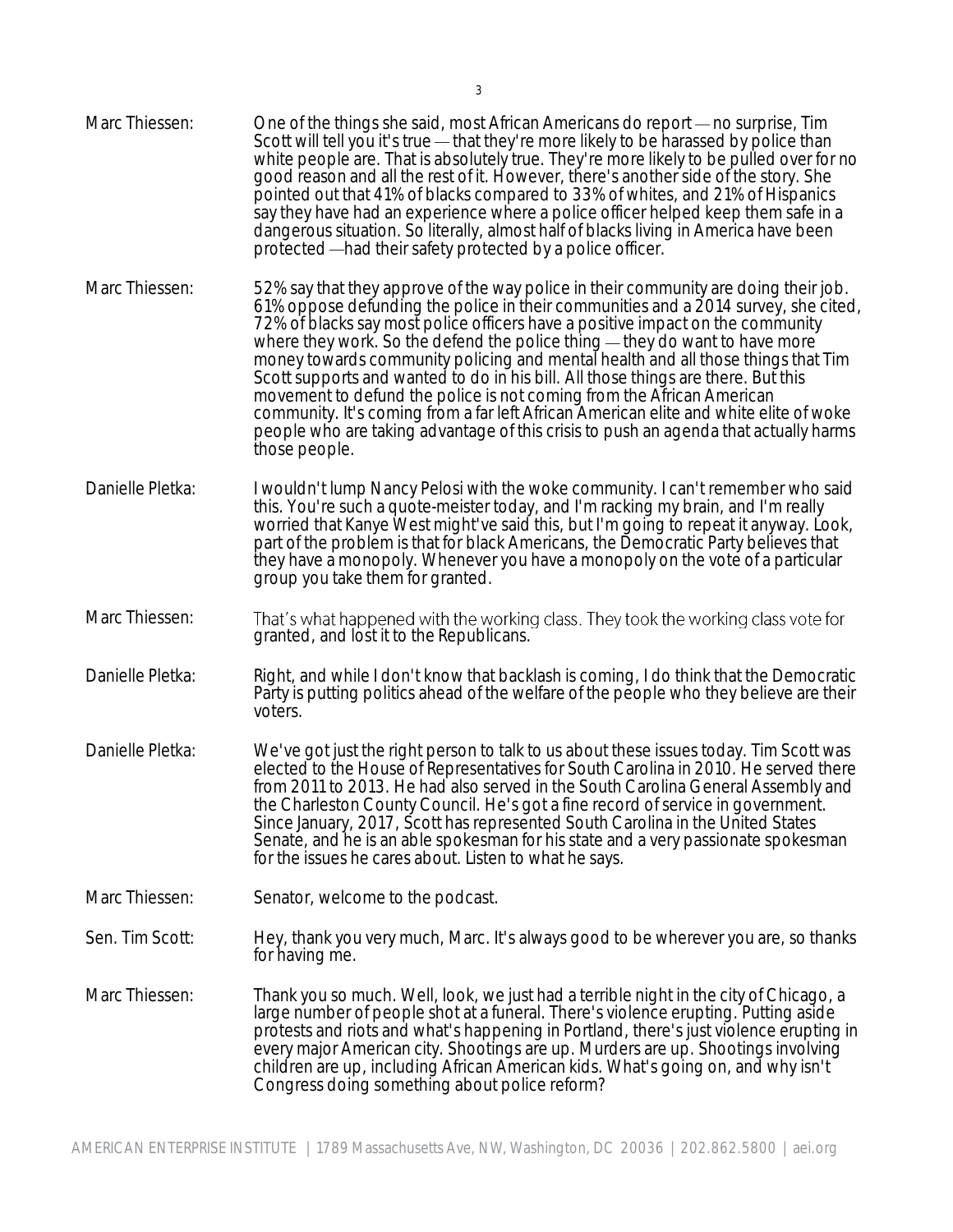Sen. Tim Scott: Well, one of the things that I'd say, Marc, you know this really well, I assume, that police reform is such a sticky issue, And frankly, I wish we would spend more time talking about why it is that Minneapolis and Chicago and Detroit and Philadelphia and Cleveland or Atlanta, they haven't done police reform on the local level. Sen. Tim Scott: Frankly, we all focus on the presidential elections — and they are really important but the bottom line is, police reform is mostly a local decision. Every single mayor, every single council in those cities where we're seeing this violence erupt, they are led by liberal mayors with a liberal majority on their councils. They could ban the chokehold. They could fund the police with co-responders for mental health issues. They can do all the things that they're asking us to do that we can't do. Sen. Tim Scott: The truth of the matter is that part of the problem — part of the frustration is we keep looking for someone else to do what can be done better on a local level. You look at the violence that we saw, 14 people shot at a funeral. Now, you look at the reports, the people at the funeral shot back. That tells me that, likely, there was some, at least, gang or some competitive juices, to put it kindly, happening in that event. Such a sad state of affairs. But whether you're talking about an eight-year-old killed in Atlanta  $-$  I think it was a four-year-old  $-$  or a one-year-old shot in the face. Sen. Tim Scott: When you start demonizing the institutions of authority and especially law enforcement — when you start sending the signal that we're removing law enforcement from the streets of our major cities, you send a terrible, damning message to the law-abiding citizens in these communities that are about 99% of them. I grew up in a poor community. I grew up in real poverty. I grew up in a singleparent household. I grew up where my mother comes home at 11 o'clock at night, and she has to look to her left and to her right before she gets out of her car. Sen. Tim Scott: When you say you want to defund the police, you're saying to the criminal elements that it's going to be easier to take advantage of the good people. That is wrong. It is certainly not right, but it is a part of the consequence that we're seeing in the spiking crime rates. I think, Marc, you correct me here, but I think the murder rates in New York City up 79%, comparatively speaking, to the same time last year, shootings up 64%, robberies up 34%. Those numbers tell a story. When Mayor de Blasio removes the plain-clothes police officers, you can't be surprised by the violence that we see. Sen. Tim Scott: Frankly, at some point, we're going to have to wrestle with the other side of the issue. The other side of the issue is that we should value life no matter who's taking it. We're going to have to have a very hard conversation in the upcoming weeks as relates to this violence that we're seeing erupting in cities throughout this country. Danielle Pletka: Sir, thank you so much for being with us and for the hard work you're doing on this. Let me ask you about the victims because, as you say, race has become the prism through which we look at all of these issues because of the appalling George Floyd murder and for a whole variety of other reasons. At the end of the day, unfortunately, the victims are predominantly minorities. The people who are suffering are not in affluent neighborhoods in Fairfax County or on the Upper West Side, right? The people who are suffering are the people who you described, like your mom, who have to look left and right, who get murdered at a funeral. Where are those voices that we need to hear calling out for justice for themselves? Sen. Tim Scott: Danielle, I think we have to answer that question by saying they're silent, number one. Number two, I would say that we have to bifurcate the issue. When you are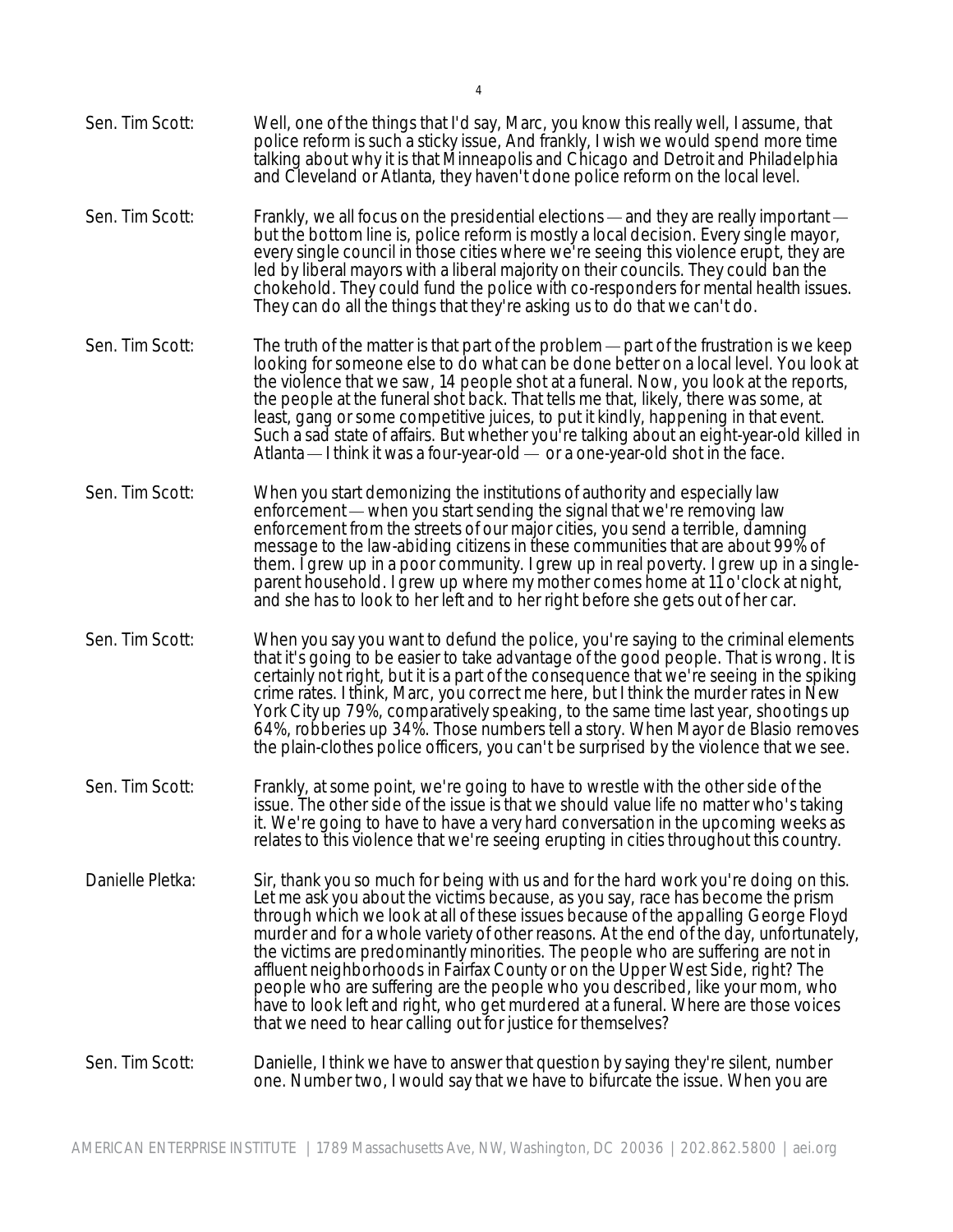talking about people who are given the authority and the power to eliminate your life, i.e., law enforcement, we should have a high standard, a high threshold. You think about qualified immunity and other things that protect officers. I support that protection of those officers, but we should use a very different measuring stick for our institutions of authority. Sen. Tim Scott: At the same time, that does not mean we eliminate any measuring stick for a crime that causes the elimination of a life at the hands of someone from the same community. That is no less a crime, but it certainly is no more a crime, but it is something that we should put a finger on as well. I am hopeful that as we start valuing life at a high level in those areas that, frankly, we haven't valued enough, we say in those areas, "I don't care who kills you. We are going to have an aggressive approach and response to that crime." Sen. Tim Scott: That's why I beg our cities' mayors and councils, take seriously all crime, not just from the institutions of authority, though we should take that at the highest level, but if you're eliminating a citizen in my city, we should come after you. We should take you off the streets and throw away the key. Marc Thiessen: You offered legislation to help do that. You offered a bill that had a lot of things that had bipartisan support. And the Democrats wouldn't even let it come to the floor for debate. You offered them unlimited amendments. You offered to filibuster your own bill if they weren't allowed to offer the amendments. You offered to vote for some of their amendments to make your bill stronger, and they just said, "No." Do they care more about having the issue politically than actually solving the problem? Sen. Tim Scott: I don't want to throw this into a complete political flame, but I will. You think about the issue of immigration. President Trump came to the table and offered, I think it was 2 million, DACA-age eligible individuals a path of permanence in this country. They said, "No," because they prefer the issue than the actual progress. It feels like, looks like it, I think, is, the same thing on the issue of police brutality. They prefer the issue to the solution because the issue, they think, is one of the waves they ride to victory in 2020 in November. Sen. Tim Scott: I oftentimes say I didn't know that November came before July, but when it comes to police reform, it must because, frankly, I can't find a Democrat in the Senate, other than the four that voted for the motion to proceed, that's willing to have a serious conversation about sending a signal to vulnerable people trapped in failing communities, too often African-American vulnerable people, that, "We hear you, we see you, and we're responding to your pain right now because two-thirds of a loaf is better than nothing." Sen. Tim Scott: Right now, they're saying, "I would rather have nothing, so that Republican Party-," so that the who, the who, is more important than the what. When that is the case, America loses. When that is the case, the poorest people in the country pay the highest price. That is not only unfair. I think it's immoral. Marc Thiessen: Did any Democrats come up to you after the bill went down and say, "I'm really sorry that this happened," that, "We should have voted on it, but that's just the politics of the moment"? Sen. Tim Scott: Let me tell you what. I had some painful conversations with some friends who I respect on the other side of the aisle that basically said that they were shut down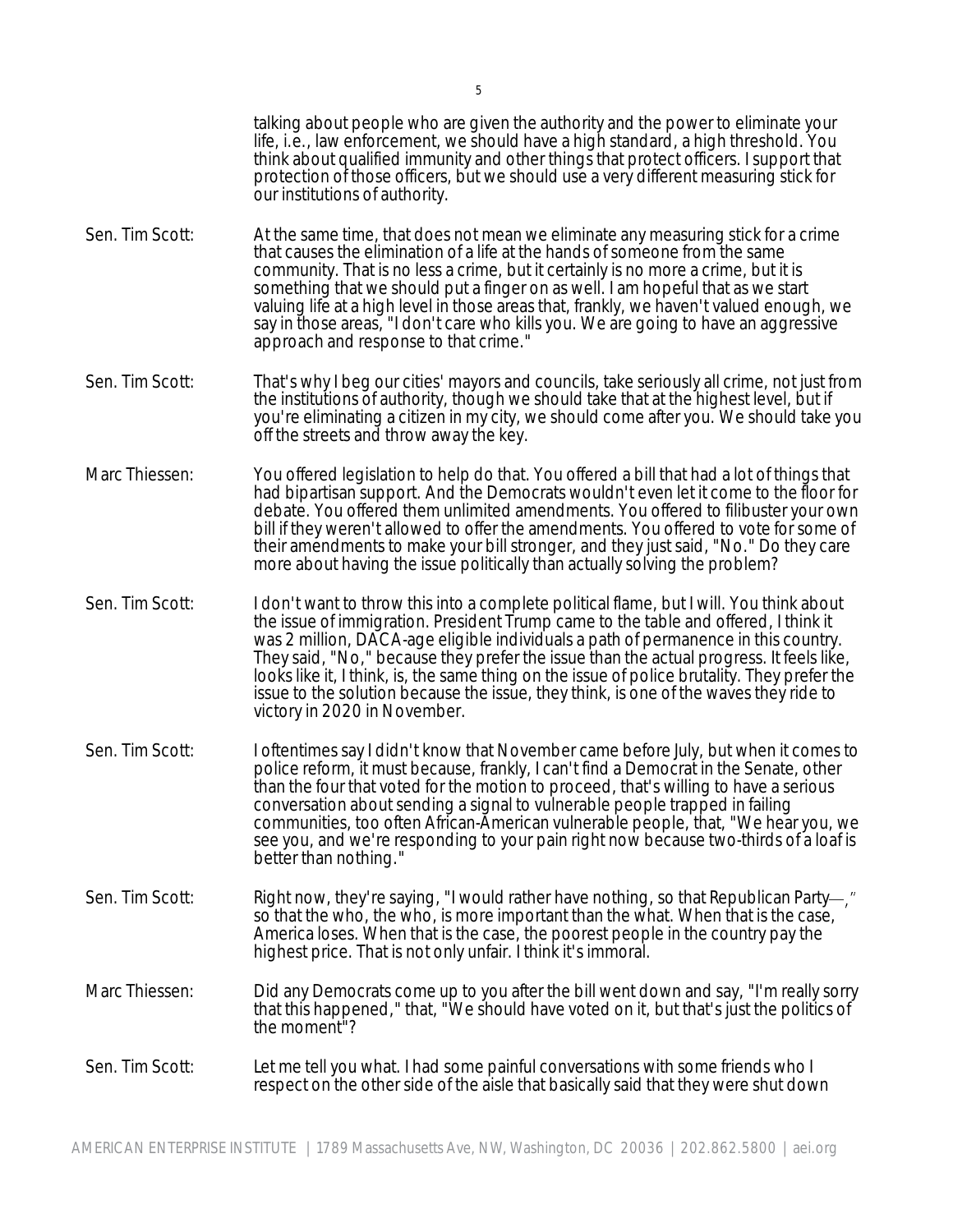during their conference meetings. One said that 12 people stood up and said, "We should vote on Tim Scott's bill and, frankly, we should quit demonizing the bill." They found Speaker Pelosi's words repulsive, that somehow we were complicit. Can you imagine that?

- Marc Thiessen: "Complicit in the murder of George Floyd," she said.
- Sen. Tim Scott: I mean, frankly, I say this sincerely, it nearly brings tears to my eyes right now to hear those comments because what that tells me is that the  $-1$  say this sincerely, without hyperbole, that the political elite on the left know they can say the most damaging things to race relations in this country and have no responsibility from anyone. That is a scary thought. When Dick Durbin can say of my legislation, "It's a token," when<br>Nancy Pelosi can say of Republicans and our efforts that we're complicit in murder, and not a single outlet covers that. And you wonder why there's rioting in the streets?
- Sen. Tim Scott: In part, it's because when you feel like you are unheard, when you feel like you're invisible, there is this intensity that builds and builds. I've been there. I've been that kid. It's one of the reasons why I flunked out of high school as a freshman. I know what hopelessness feels like. I know what it looks like. I can't understand, for the life of me why the liberal elite continue to play politics with people and their lives. It's a burden on my soul, to be honest with you.
- Danielle Pletka: I was going to ask you about your bill, but I want to talk about this. This is more important even though your time is so limited. How have we come to this pass? How have we gotten from the historic moment that we had an African American man elected to be President of the United States to the point where someone on the floor of the United States Senate can refer to something that you're doing as a token? How has this happened?
- Sen. Tim Scott: Well, I will say this, the country is healthier than its leaders, especially on the left. I think that race relations, frankly, this is going to be apostasy, heresy, or something really bad. I think race relations in this country are better than they've been in a very long time. I think the headlines and the politicians that have monetized conflict are fomenting a major part of this issue in a way that is just unbelievable. We have strained relationships with law enforcement, in part, but if you look at most of the indicators, most of the indicators suggest that we are better off now than we've ever been. Listen, in 1965, when John Lewis walked across the Pettus Bridge, it was the law enforcement officers using systemic and institutional racism to oppress a peaceful march across a bridge. In 2015, when I was co-leading it with John Lewis, the 50th anniversary of the march, it was law enforcement that was there to protect us as we marched across the bridge.
- Sen. Tim Scott: This is one of the dilemmas that we miss. And I know I said that no one covered the rebuke, but they covered my conversation, but they didn't rebuke it. And here's what I'm suggesting. That as you look at the story as it unfolded, whether it's the march 50 years later or our efforts as Republicans and conservatives to meet them in the middle, because we see the issue of racial justice as an existential threat to America. We want to be on the right side of history. We come to the table loaded to bear, so to speak, with a piece of legislation that takes the priorities of the Democrats into question and we embed it into the language of our bill and we say, "Let's have a honest debate, discussion and then find common ground and move forward." And they say, "I think I can do better in November. Let's just let this languish while the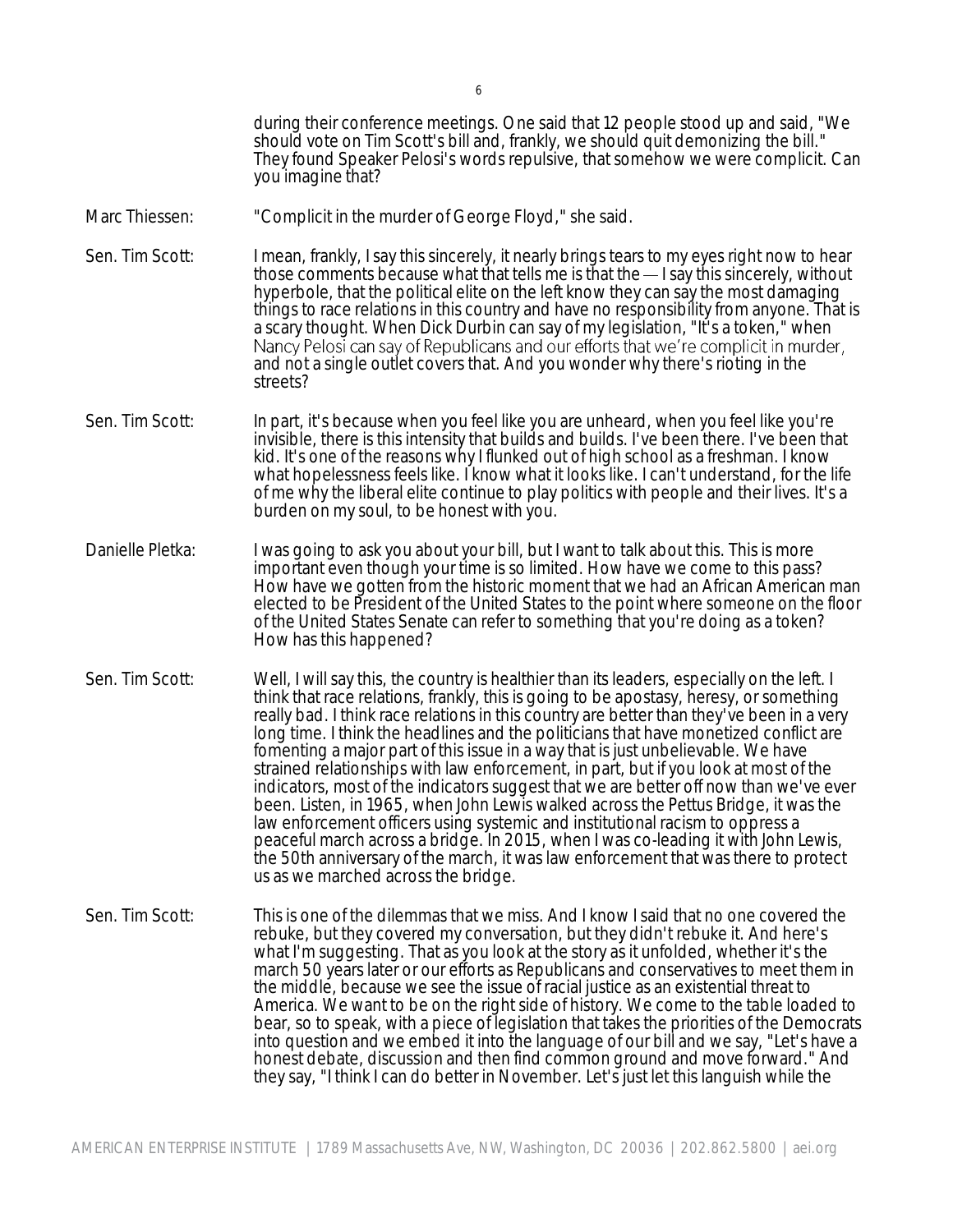people are rioting in the streets while they're, frankly, some of them nonviolent protesters, asking for justice."

- Sen. Tim Scott: I simply can't imagine a poorer statement from leadership. And that's when I say, people want to talk about President Trump. I'm not talking about President Trump. I'm saying there is poor national leadership from the left. When you are willing to take potent issues in places already on fire and pour gasoline on it.
- Marc Thiessen: Well, let's talk about President Trump for a second, because you told a story, you gave a remarkable speech on the Senate floor during the police reform debate, and you started to tell a story and I want to draw you out on it, about how after Charlottesville, the President asked to see you and you really didn't want to go see him. You really weren't looking forward to talking with him and he stunned you in that meeting. Tell us a little bit about that experience and what resulted from it.
- Sen. Tim Scott: Well, this is one of the reasons why I said that the President's not a racist. He has done some things that are racially offensive, but one of the reasons why I say he's not a racist, is because when I sat down with him and  $-$  he and I see history differently, we still do. I said it then, I say it now, that anyone who expects a 70 year old man and he's older than that, I understand  $-$  a 70 year old man to change his mind after 45 minutes or an hour conversation has never met a three year old because a three year old, a 54 year old, and 70 plus year old dude, we don't change our minds because of one conversation. We may be reflective, we might be reflective. We will look at the situation, but we're not about change our minds after one conversation.
- Sen. Tim Scott: Marc, what happened was that the President simply said at the end of a conversation something I'd never thought he would say. He said, "Tim, how can I help those I've offended?" He listened. He didn't wait for his turn to talk. He listened. He came out and said, "Let's do something together." Knowing that he was not going to get credit for doing it by the way. When the President does something good on race relations, no one covers it. It just didn't happen. But this moment, no cameras, me, my chief of staff, the Vice President, the President, sitting in an office, he says, "Tell me something." I didn't walk in there with opportunity zones. It just fell out of my pocket, literally. I was shocked when I said. I wanted to help kids growing up in neighborhoods where I grew up; hopeless, feeling abandoned, have hope, and I thought opportunity zones would bring more resources and more hope to those communities.
- Sen. Tim Scott: And he said, "Count me in." I explained it to him, what it was. The next day on Air Force One, he was talking about it. That's a man that lived up to his commitment. I didn't try to shame him into doing something. I didn't embarrass him into doing something. I didn't prod him into doing something. I just shared my story. I shared my life story. I shared my grandfather's story, as a black man born in 1921 in South Carolina, what he went through. The President was moved by that. I saw the same thing when the President listened to the family of the victims who lost their lives because of police brutality. The President sat there for an hour and he listened to those victims' family members. And he said, "Let's do something about it." And he instructed Attorney General Barr to do something.
- Sen. Tim Scott: Ahmaud Arbery's mother was in that room. And he said, "We're going to continue to watch this case." There was not a camera in the room. When you hear the President's heart, I wish we heard it more, frankly. I wish we heard it more on TV, to be honest with you. You walk away and say, I misread this guy sometimes. And I'm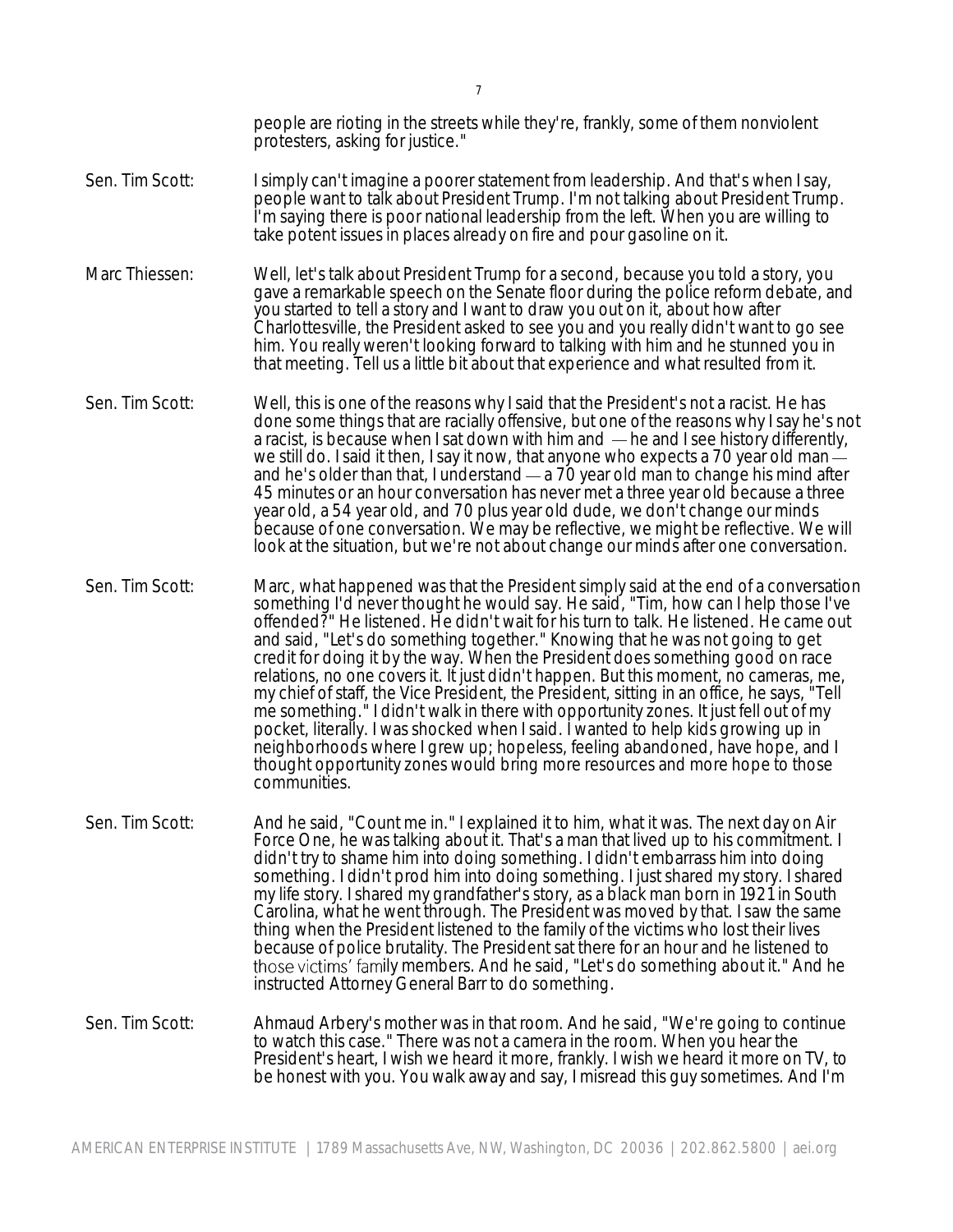cute conversations and Marc you and Danielle have been willing to have a serious conversation about a serious issue without a filter and I really wanted to take advantage of this because America needs to hear both the good and the bad, the ugly and the beautiful. Marc Thiessen: What are some of the things that came out of that because you said there was opportunity zones, but there was also historically black colleges. Sen. Tim Scott: Oh my gosh, listen, listen, listen. Sen. Tim Scott: People miss the point that the President's hyperbole sometimes leads to one conclusion. Whenever the President says something that I'm like, "Oh, cringeworthy," what I find is that what happens next is typically something good from a policy standpoint. I've criticized the President four or five different times. And what I hear from the President is, "Tim." He'll call me and say, "I shouldn't have said that." I'm like, "Yes, sir, that's true." And then we'll find something to do together. So literally, we've had criminal justice reform. Sen. Tim Scott: Making up for the Democrats' 1994 Crime Bill. President Trump set more African American men free that were improperly sentenced than any other president in recent memory. And frankly the 1994 Crime Bill, supported by Mr. Biden, locked up more African American men than should have been and with longer sentences. Think about the historical level of funding for HBCUs. The head of the United Negro College Fund said, "Under this administration, we are having record breaking funding, and..." This is a good part "And permanent funding for the first time that we couldn't get done under any other administration." Danielle Pletka: That's a hugely impressive list. And it gives me hope that the President listened to you and understood the impact that your life story and that your family's story had on him. Here's a question for you though. Marc interviewed the President for his Washington Post column and they went back and forth a lot on this question of celebrating the Confederacy. Whether it's Confederate statues or it's Confederate base names. Why is the story and the history that you shared with him not something that he retained to understand that those things? Admittedly, we're Yankees  $-$  but why doesn't he get it? Sen. Tim Scott: I don't have a good answer for you. I wish I did. Here's what I would say is that the President... I'll just be blunt because I have no choice at this point. President Trump<br>is still evolving as a human. I'm still evolving as a human and so, Danielle, you've sat before the most powerful people in the world and just speak truth, but you do it with such emphasis on the right points. The President is still becoming a better president, I think every day. Sometimes when it comes to these issues that are open, like open nerve endings in the party and in the country, I think his default position is to let everybody have their say and assume that there's good on every side. Sen. Tim Scott: I think that's where he was trying to go with like the ... In South Carolina, we have these bumper stickers with the Confederate flag on it that says "Heritage, not hate." I think that's where he was trying to go. It's just caused so much pain and misery that it's important that even if you believe that, Romans — I think it was either Romans 15 or one of the last chapters of Mark or Romans talks about, if it offends your brother, sometimes you've got to let it go. Not every time, but sometimes you've

sorry, I went on for very long. I know that I have a vote, but I hope I didn't go on too long. I just really wanted to ... I'm trying to be honest. I think so often we have these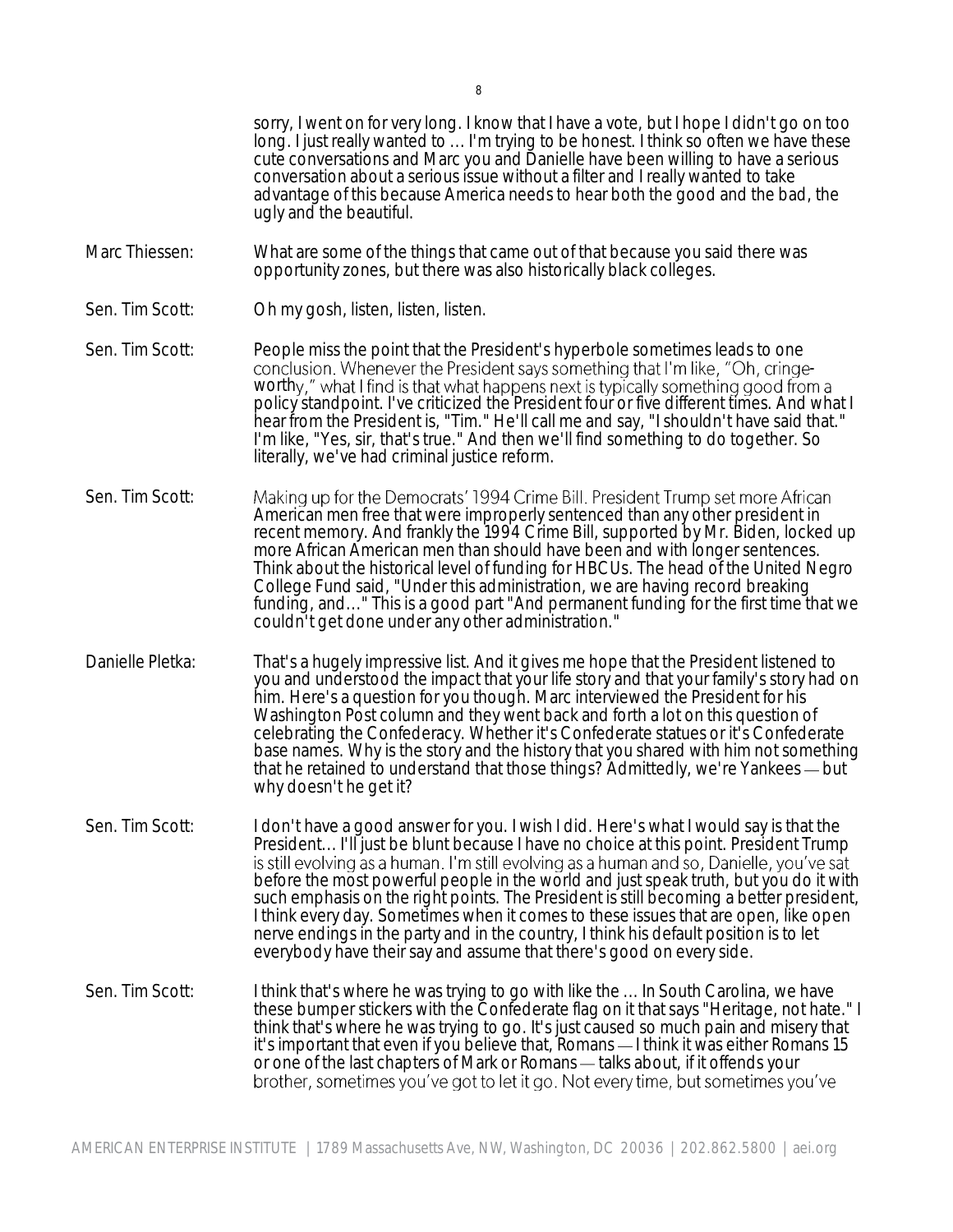got to let it go. And frankly, as an African American, I am thankful that I can remember history of the Confederacy, but I don't have to celebrate the history of the Confederacy.

- Danielle Pletka: Amen.
- Marc Thiessen: Senator, we know you have to go vote, so thank you so much for spending time with us on the podcast. We're really privileged to have you.
- Marc Thiessen: Dany, that was a really interesting discussion, and particularly the story he told about his meeting with Donald Trump, which presents a side of President Trump that most people don't see. It wasn't just talk. Donald Trump asked him, "What can I do to make it up to the people I've offended?" He said opportunity zones and Donald Trump said yes. He said increased funding for historically black colleges and Donald Trump said yes. He said increase funding for sickle cell research, which primarily affects African Americans. Trump said yes. It seems like Senator Scott, a) doesn't think Donald Trump is a racist, b) he's actually taken action in ways that even the first African American president didn't to help the African American community so what gives?
- Danielle Pletka: Well, first of all, here's the problem from my perspective. That's a great story and good for both Senator Scott and Donald Trump for listening to each other, for taking the time to talk about it. The problem is that the President's actions do not appear to come from a wellspring of principle. He is a man who is hugely empathetic when it comes to these stories that pull at your heart string. Remember the story of the children in Syria. A little boy who drowned as a refugee. That was the backdrop to his decision to bomb Syria. But that really didn't reflect a philosophical commitment to what was going on in Syria or to solving the problems of the Syrian people, whether they were children or men or women.
- Danielle Pletka: I'm not interested in people who call Donald Trump a racist. That word has become such a throwaway line for people who others don't like or agree with, that it has ceased to have any meaning and given a pass to actual racists in our midst. But at the same time, it's like that conversation we had about the Confederates. He doesn't get it. The fact that he got it then, but then stopped getting it, and gets it sometimes, is part of the problem of Donald Trump.
- Marc Thiessen: Well, as you know, I had a long conversation with him about Confederate memorials in the Oval Office a week ago. I asked him, point blank, "Why are you so adamant about defending Confederate memorials?" He said, "I'm not. I'm adamant about defending history." I asked him about the Confederacy. He said, "Look, I don't support the Confederacy. I'm a New Yorker. I'm a Yankee. I was on the other side. I have no love for the Confederacy." But he said, "Look, two years ago, when everyone was tearing down statues of Robert E. Lee, I said, 'Who's next? George Washington?'" Everybody said, "Ah. Ha ha ha. Very funny. We can tell the difference between George Washington and Robert E. Lee." Apparently we can't. He's kind of been vindicated. They're tearing down Washington. They're tearing down Lincoln. They're tearing him down Ulysses S. Grant. They're tearing down Frederick Douglass.

## Marc Thiessen: Some of them are just ignorant. They don't even know. They're just tearing down anything that's made a bronze and looks like it was made in a different century. But his argument is, slippery slope. The one area where I pressed him pretty hard was on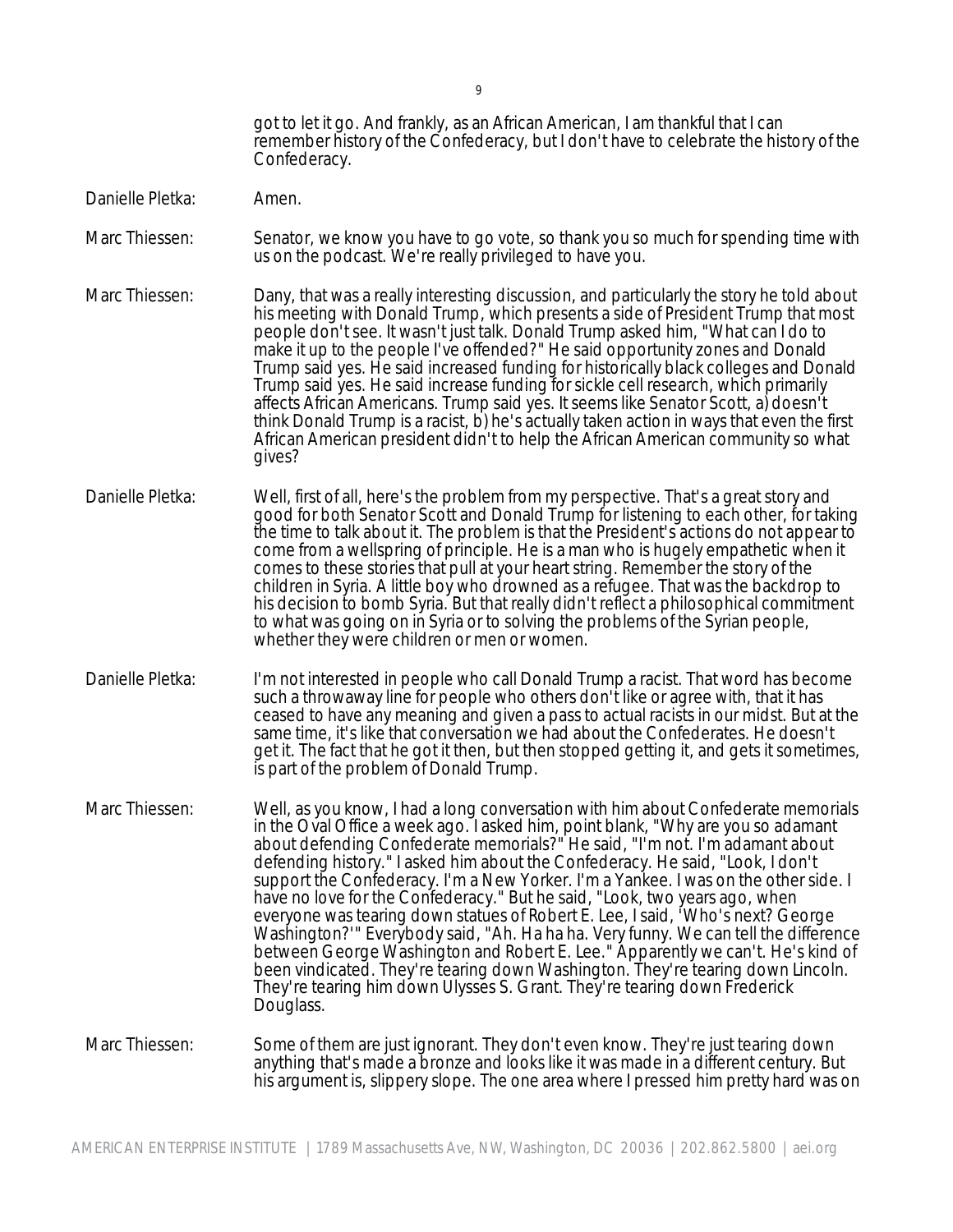|                  | the names of Confederate bases because that's something he can control. He's the<br>Commander in Chief. I suspect if he wanted to rename the bases, he could. He<br>didn't seem to think that he could control the outcome, that he wouldn't control<br>who it was named if he took off those names. He said nobody knows who General<br>Bragg is.                                                                                                                                                                                                                                                                                                                                                                                                                  |
|------------------|---------------------------------------------------------------------------------------------------------------------------------------------------------------------------------------------------------------------------------------------------------------------------------------------------------------------------------------------------------------------------------------------------------------------------------------------------------------------------------------------------------------------------------------------------------------------------------------------------------------------------------------------------------------------------------------------------------------------------------------------------------------------|
| Marc Thiessen:   | It's interesting. Colin Powell was on Face the Nation this weekend. They asked him<br>about. He said, "I trained at Fort Bragg and it never occurred to me that General<br>Bragg was a Confederate. I didn't even know at the time." Trump was right that<br>nobody's thinking, until now, nobody was thinking about General Bragg,<br>Confederate general. He said, "Well, aren't people superstitious?" All those<br>arguments  I guess what I'm saying is that, I disagree with where he comes out on<br>it and I pushed him on it.                                                                                                                                                                                                                              |
| Marc Thiessen:   | I think that it would be — if he changed the name of the base in Louisiana named for<br>a Confederate to Fort Lafayette for the American Revolutionary general from France, I<br>don't think anybody in the community would be upset about that and it would be a<br>pushback on the cancel culture because then they'd be in the position of saying,<br>"Whoa, but all these people, you have George Washington, Thomas Jefferson,`<br>they're all racist because they had slaves. You can't name bases after our founders."<br>Then they'd lose the national argument. I think he's making a mistake, but I don't<br>necessarily think it's coming from a bad place. I think he's just mistaken.                                                                  |
| Danielle Pletka: | I think that you are a more articulate exponent of the President's view than he is.<br>That's the problem. I don't think it's coming from a wellspring of principal, as I said. I<br>will say this. Listening to Senator Scott, I was offended as I have not been offended<br>heretofore by the way that liberal leaders have exploited the most powerless, the<br>most vulnerable of their constituents and of the American people in order to further a<br>political agenda.                                                                                                                                                                                                                                                                                      |
| Danielle Pletka: | When you care more about scoring points off Donald Trump than you do about life<br>and death, maybe you've made a wrong turn somewhere politically. Politically,<br>morally and in every other way. You're right. I wish the President got that more and<br>didn't just view this as the usual mud wrestling that enthralls our nation day in and<br>day out.                                                                                                                                                                                                                                                                                                                                                                                                       |
| Marc Thiessen:   | But this is why, for all his flaws, I think it's really important that he win reelection<br>because those are the people who will replace him. As much as some people would<br>like it to be, this election is not just a referendum on Donald Trump. It is a binary<br>choice between Donald Trump, imperfect, flawed, in all the ways that you and I<br>agree, and a Democratic Party that has gone so far left and is so willing to exploit<br>suffering in order to score political points because everything is about defeating<br>Donald Trump. It's not a referendum on Donald Trump. It's a choice between two<br>possible outcomes, and I'm terrified of the prospect of what will happen if these<br>people who are exploiting this crisis come to power. |
| Danielle Pletka: | Okay, Marc. Well, you've got August, September, and October to continue to sell<br>me on that point. I'm not there yet.                                                                                                                                                                                                                                                                                                                                                                                                                                                                                                                                                                                                                                             |
| Marc Thiessen:   | We'll work on your, Dany. You're teachable.                                                                                                                                                                                                                                                                                                                                                                                                                                                                                                                                                                                                                                                                                                                         |
| Danielle Pletka: | Oh, thank you. High praise indeed. I think I'm going to hang out with Senator Scott<br>when I want praise. Thank you all for listening. Thank you all for being with us. Don't                                                                                                                                                                                                                                                                                                                                                                                                                                                                                                                                                                                      |